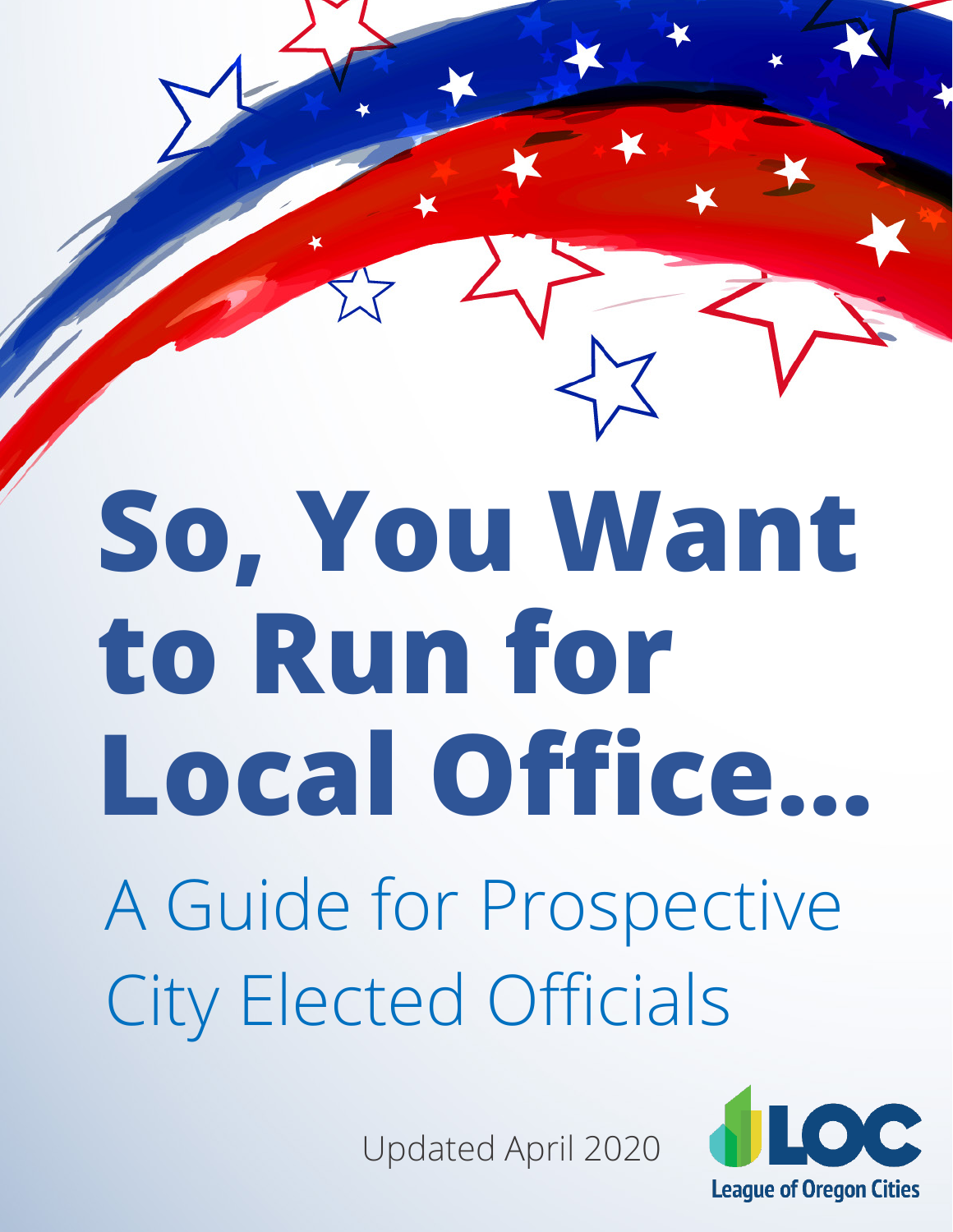

# **So, You Want to Run for Local Office…**

# A Guide for Prospective City Elected Officials

What every person interested in becoming an elected official should know about roles, responsibilities, and representing their community and city government.

This guide is primarily intended for candidates for city council. It serves as a reference and deals with a variety of important topics. This guide is meant to serve as an orientation for those who wish to assume a leadership role at the local level. The guide will outline:

- How to file for elective office:
- What to expect once elected;
- Roles and responsibilities;
- The sources of local government law;
- Communications;
- Visioning and goal setting; and
- Resources.

This guide is not a substitute for legal advice. Candidates are encouraged to speak with their privately retained attorneys for specific legal advice.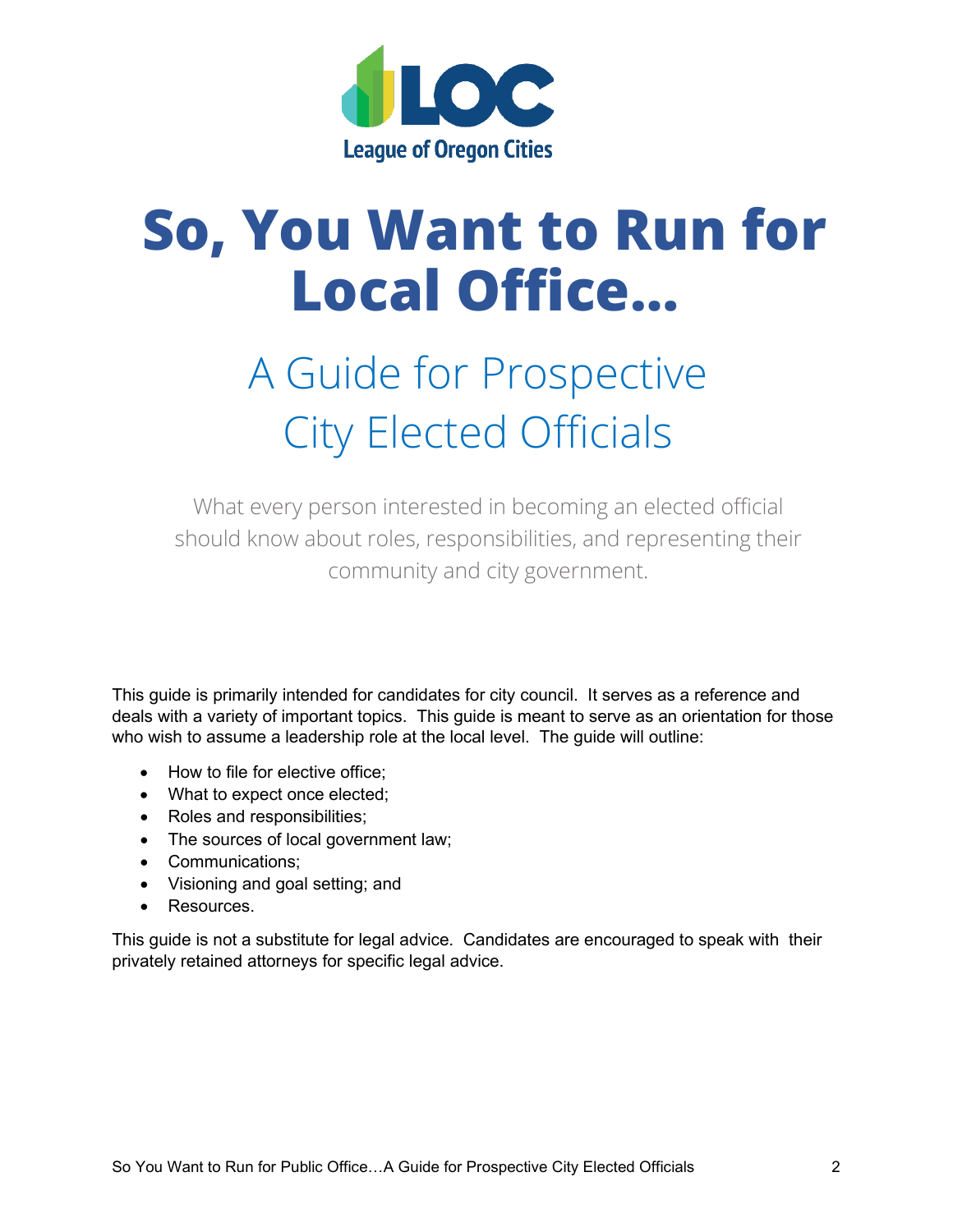# **Table of Contents**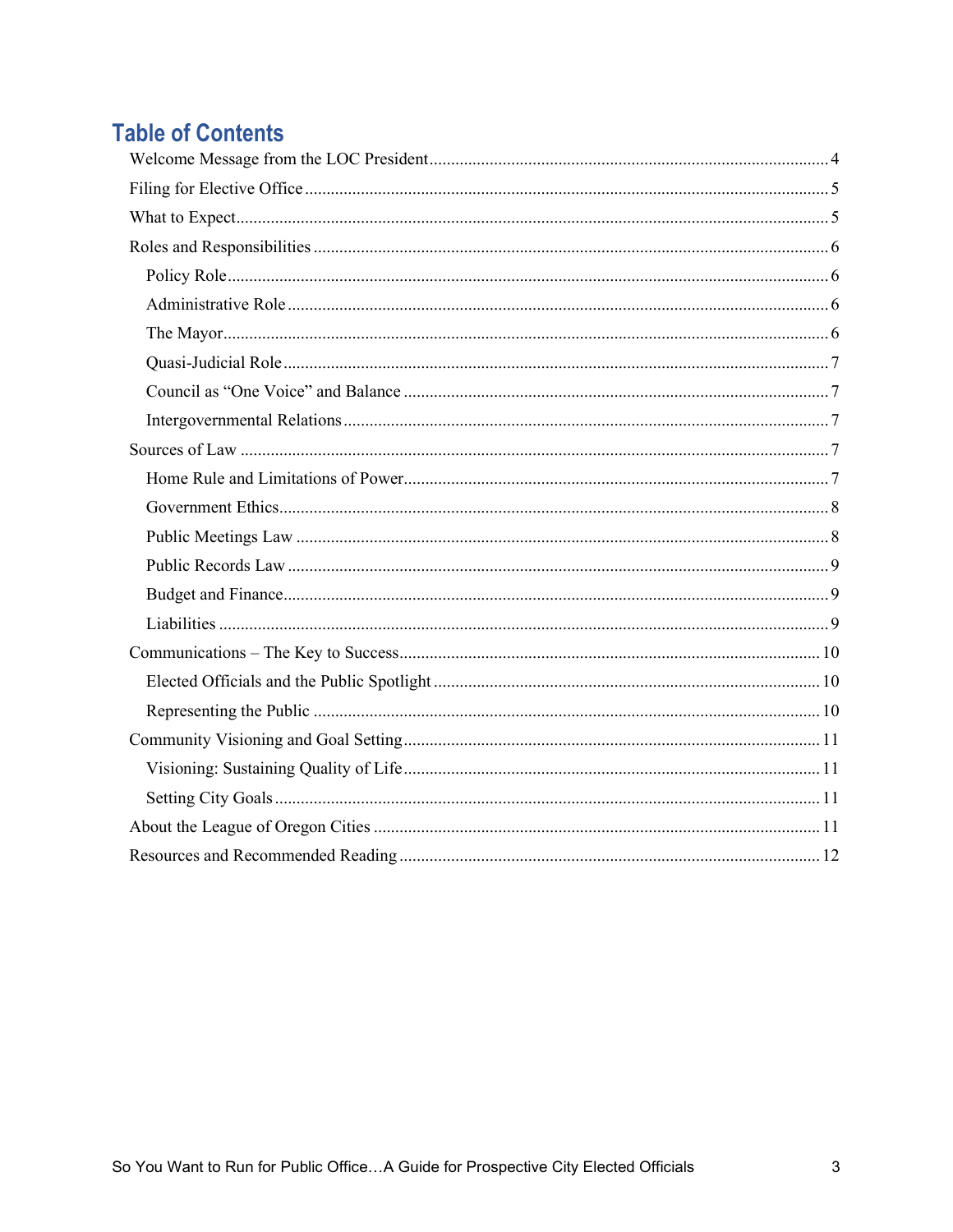# <span id="page-3-0"></span>**Welcome Message from the 2020 LOC President**

Welcome to the club! The number of people willing to run for elected local office is pretty small, and for good reason: it's not an easy job if you want to do it right. If you're just looking for a fancy title and allexpenses-paid junket to exotic locations, you're going to have a rough time of it, and you won't have much fun. But if you're looking for a way to use your knowledge, experience and wisdom to help make your community a better, more functional place, you may find that lending your hand to local government is one of the most rewarding endeavors you've ever undertaken.

If you haven't already gotten your feet wet by volunteering for your local planning commission, budget committee, or other municipal body, you should seriously consider doing so before you declare a candidacy. Having some experience doing "city stuff" is a good way to get a better idea about what you're likely to spend your time doing as a city councilor or mayor, and will better prepare you to answer the sorts of questions you're likely to get as a candidate.

If you haven't already started attending city council meetings, start doing so now. You're going to want to become as familiar as possible with both the issues in your city and the way the council conducts business before you're up there on the dais. If you're running because there's a single burning issue that's compelled you to run, remember that there are hundreds of other issues you're going to have to wrestle with during your term of office. If you want to do a good job, you'll want to know what those are, and tackle them with just as much energy and honest consideration as you would your pet issue.

Remember that your opponents (and your eventual fellow council members) are people too. Assume the best of them—that they're also running for office because of a genuine desire to help your community. The people you're meeting in this process tend to be good folks who remain involved with civic matters, so they're just not going to go away after the election (in fact, it's likely that you'll find yourself working with them in the not-so-distant future). So, feel free to explain why you disagree with their proposed policies, but resist any temptation to sling mud. Taking the high road is not only the right choice ethically, it's also likely to pay dividends later.

Once you've won the election and you're seated on the council, the work isn't over. Instead, that's when it begins in earnest, and the learning curve can be pretty steep. Luckily, the League of Oregon Cities has some fantastic training opportunities to help you be the best elected official you can be. Please don't hesitate to reach out, and we'll do our best to help you help your city.

– 2020 LOC President Jake Boone, Councilor, Cottage Grove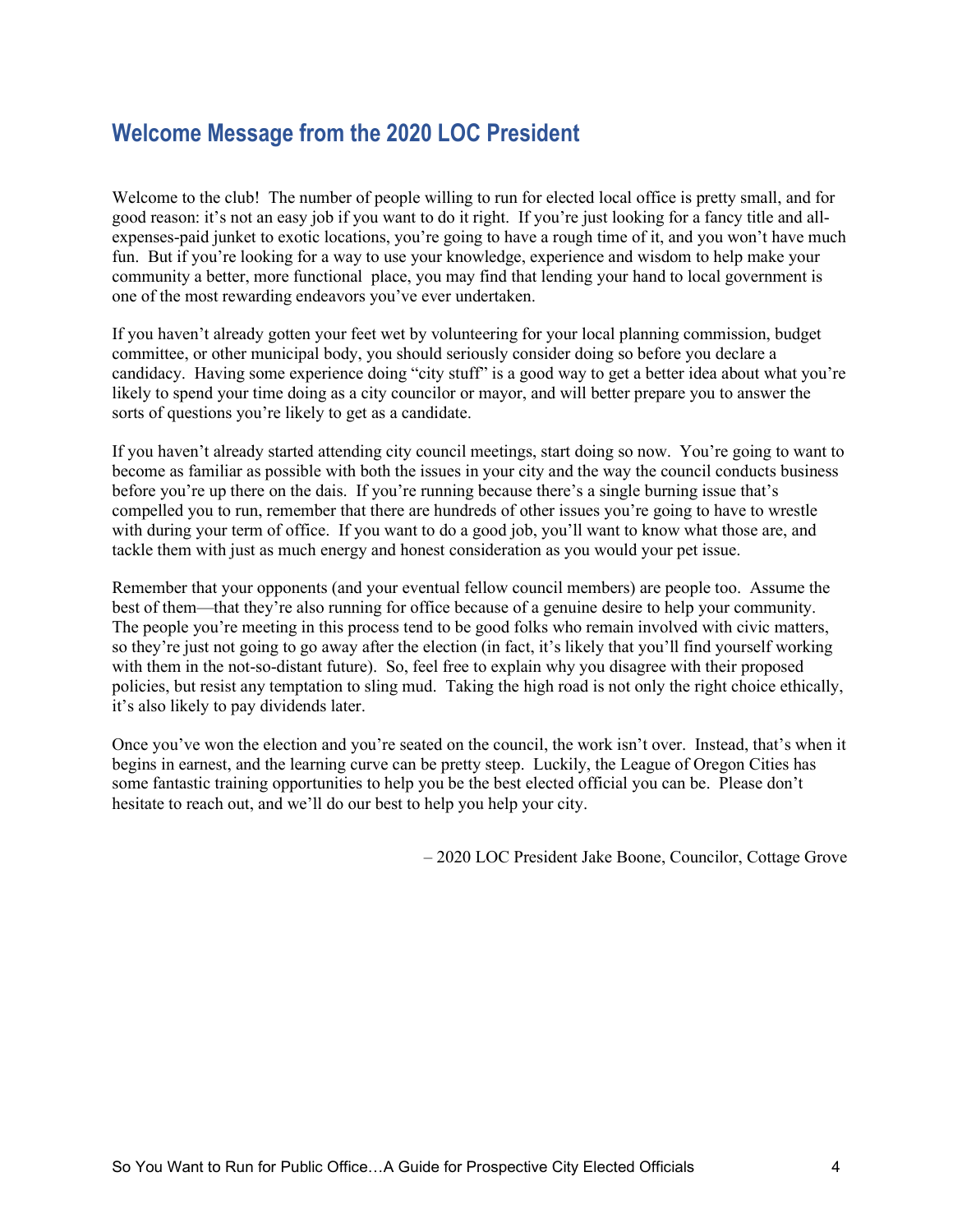# <span id="page-4-0"></span>**Filing for Elective Office**

Qualifications for various city offices differ. Before filing for candidacy, review the city charter and statutory requirements of the office for which you plan to declare your candidacy. Requirements for filing for city office are found under Oregon Revised Statutes (ORS) Chapters 221 and 249. The forms that you will need are available from the city's elections official and the Oregon Secretary of State's Office, Elections Division.

Every candidate and prospective candidate are required to establish a principal campaign committee within three business days of receiving or spending any money to support the candidacy. This includes expenditures of personal funds by the candidate. It also includes payment of the filing fee if the candidate files by declaration, any costs relating to circulating a nominating petition, or any voters' pamphlet costs. For more information on campaign finance reporting requirements please see the Secretary of State Elections Division Candidate Finance Reporting in Oregon Candidate "Quick Guide" available at:

[https://sos.oregon.gov/elections/Documents/candidatequickguide.pdf.](https://sos.oregon.gov/elections/Documents/candidatequickguide.pdf)

# <span id="page-4-1"></span>**What to Expect**

As a local elected official, you will have the opportunity to shape policy governing the future of your city. In addition to serving as a community leader, being a model of civility and cooperation, an educator and interpreter of public opinion – the role of an elected official will change the way you are viewed in your community. You'll rarely stop by the neighborhood coffee shop without someone complaining about roads or taxes. You may be cornered anywhere, at any time, on anything. Local elected leaders are in direct contact on a daily basis with the people they represent.

You will spend a lot of time attending meetings – not only city council meetings – but regional and statewide meetings as well. You will spend time preparing for meetings, reading any preparatory material in order to make informed decisions in the course of all meetings.

If elected, you will utilize the skills you already have, skills you never knew you had, and skills you wished you had. You may be called upon to facilitate meetings, speak to the press, respond to angry and sometimes hostile citizens, testify before legislative committees, and negotiate with contractors, bankers and engineers. You will make decisions on everything from who to hire as the next city manager, which bid to accept for paving the roads, how to pay for solid waste disposal, to joining with neighboring cities in a regional approach to providing dispatch services.

# **SPOTLIGHT:**

## **Policy Process Steps**

- 1. Identification of problems or needs
- 2. Establishment of community goals
- 3. Determine objectives
- 4. Development/analysis of alternative solutions (including short-term and long-term implications)
- 5. Establishment of priorities
- 6. Development of programs and strategies
- 7. Implementation of programs and strategies
- 8. Monitoring and evaluation of programs or strategies
- 9. Feedback
- 10. Program or strategy improvement and modification

## **SPOTLIGHT:**

#### **Basic City Services**

The services provided by cities vary from community to community. However, some typical services include:

**Public Safety** – police, fire, and sometimes ambulance service

**Utilities** – water and sewer, trash collection, electricity, and natural gas

**Land Use** – planning, zoning, code enforcement, and other regulatory activities

**Transportation** – street construction and maintenance, traffic safety, and sometimes public transit

**Recreation and Cultural** – parks, recreation, libraries, and sometimes cultural facilities

**Legal** – ordinances protecting the public health, safety and welfare of the community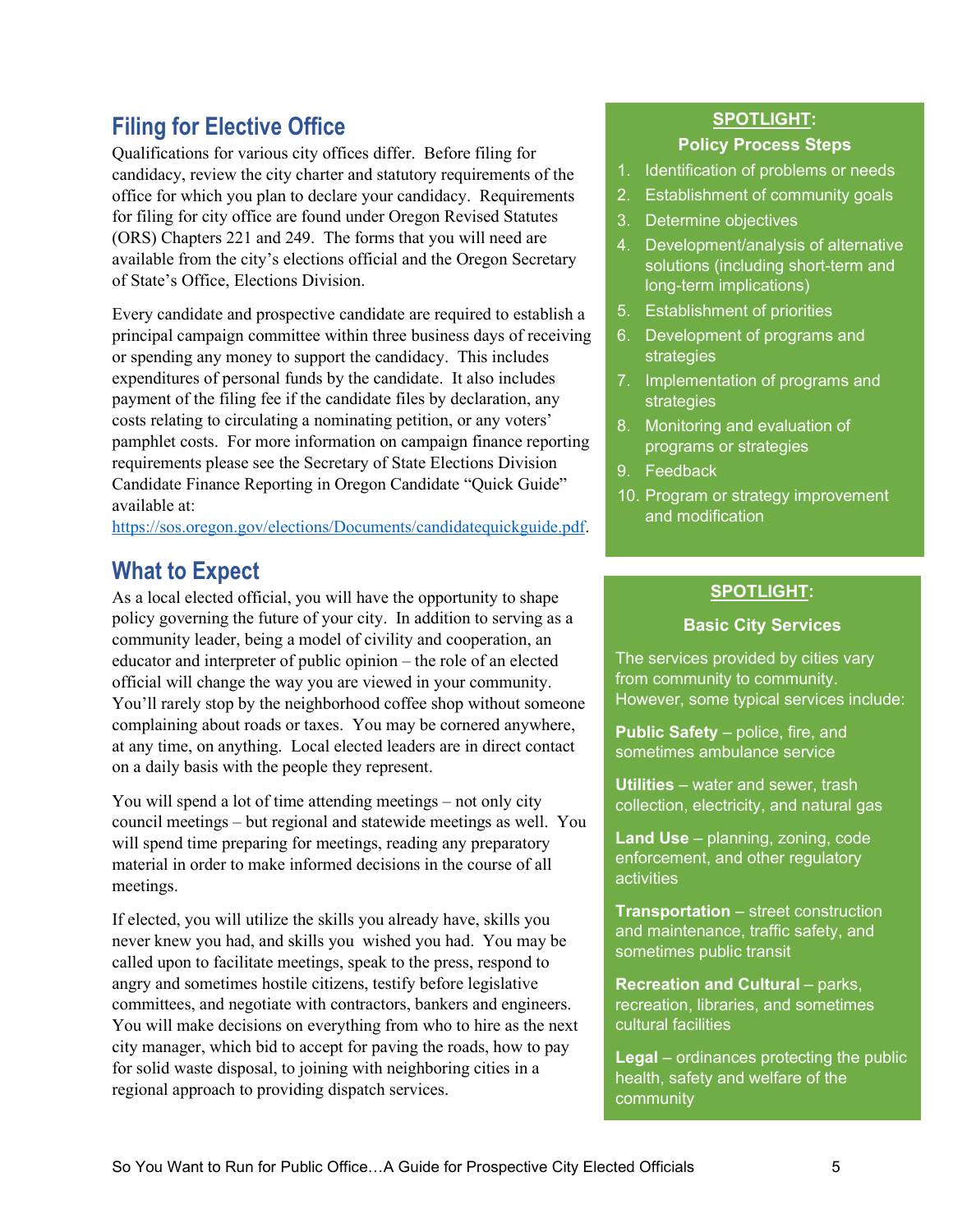# <span id="page-5-0"></span>**Roles and Responsibilities**

The specific roles and responsibilities of members of city leadership will vary from community to community. Each position plays a vital role in the governance of the city. The council serves as the city's legislative body by adopting a budget and adopting local laws – called ordinances – and regulations.

# <span id="page-5-1"></span>**Policy Role**

The council is the highest authority within city government in deciding issues of policy. For a council to effectively assume a positive and active role in bringing issues forward for discussion in setting policy, councilors need a clear understanding of policy process and the stages at which council intervention is most effective.

## <span id="page-5-2"></span>**Administrative Role**

The council, as a collective body, is responsible for the oversight of administration in every city, but the roles that the mayor and individual councilors play in city administration vary considerably, depending on city size and form of government. Typically, the only city staff overseen by the council is the city's chief executive and potentially a handful of department heads.

Council/Manager Form – The majority of Oregon cities follow this structure where the council is comprised of volunteers who decide the policy for the city, which is overseen by a paid city manager who serves as the chief executive. Approximately 55% of cities nationwide utilize this form of government, and it is most popular in the Southeast and Pacific Coast regions.

Strong Mayor Form – The only city in Oregon with a strong mayor structure is the city of Beaverton. Under this form of government, the mayor is elected but also serves as the city's chief executive. Approximately 34% of cities nationwide utilize this form of government and it is most popular in the Mid-Atlantic and Midwest regions.

Commission Form – The city of Portland is the state's only true commission form of government. In this form, elected commissioners serve as the administrative head of selected city departments as assigned by the mayor. While the commission is the oldest form of local government in the country, only 1% of cities nationwide utilize a commission form of government.

## <span id="page-5-3"></span>**The Mayor**

The mayor's role varies from city to city, depending on charter requirements. The mayor serves as the public face of the community by representing the city at community events or government functions. The mayor also serves as the spokesperson for the council. During council meetings, the mayor typically serves as the presiding officer and sets the agenda for meetings. Often, the mayor appoints individuals to committees and work groups and signs ordinances and

# **SPOTLIGHT:**

### **Council-Manager Form of Government**

The chief characteristic of the councilmanager form of government is that the council appoints a qualified professional person as city manager or administrator to take charge of the daily supervision of city affairs. The manager or administrator serves at the pleasure of the council – the council sets policy and the manager carries out that policy. While an absolute separation between policy and administration does not really exist, the council-manager form works best when the council exercises its responsibility for policy leadership and respects the manager's leadership role and responsibility for administration.

Council-manager charters commonly include specific provisions that prohibit individual councilors from giving orders to city employees and from attempting to influence or coerce the manager with respect to appointments, purchasing, or other matters. However, the charters do not prohibit, and may affirmatively provide for the council to discuss administrative matters with the manager in open meetings.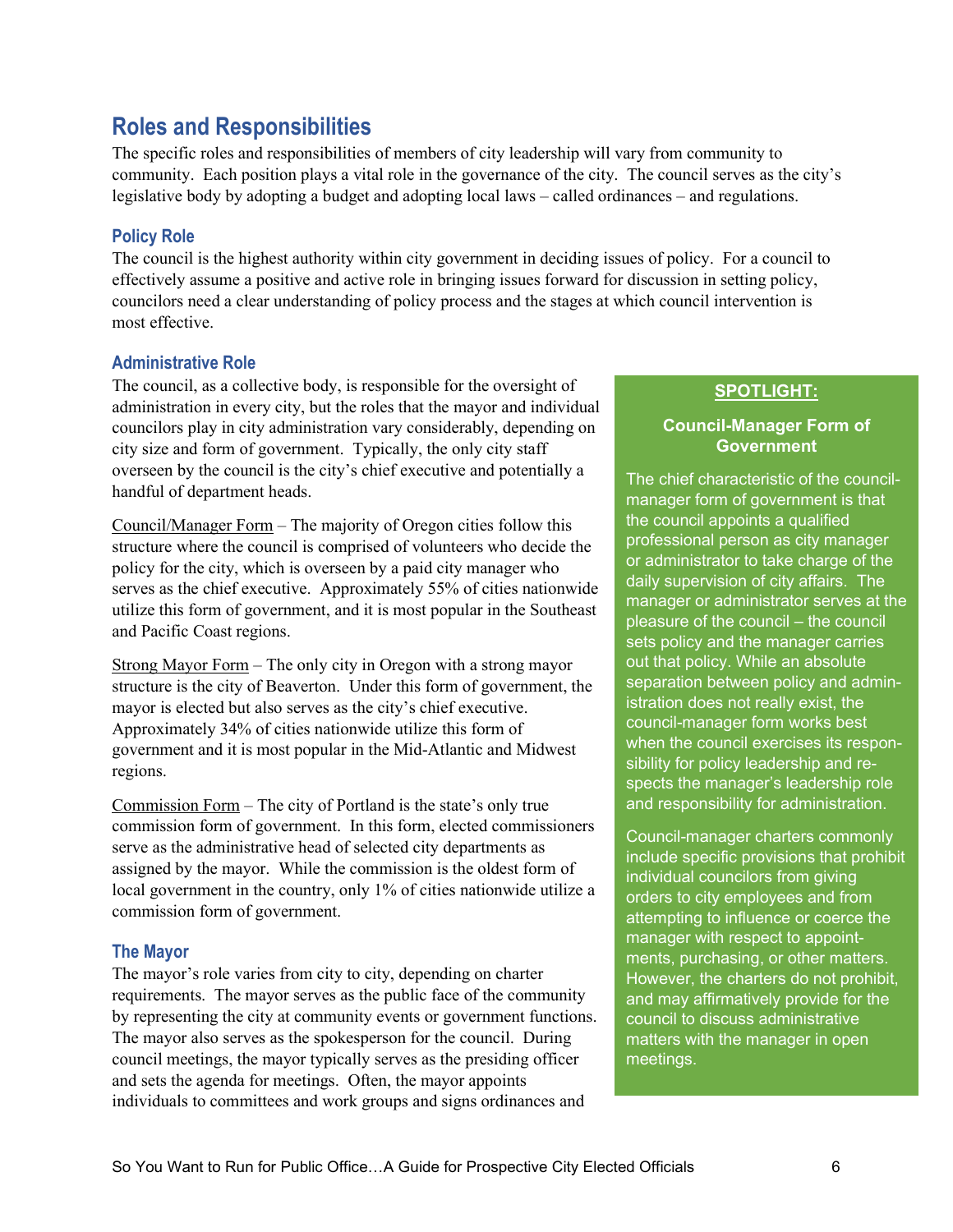resolutions on behalf of the council. Most importantly, the mayor serves as the chief facilitator between the city manager and the city council.

#### <span id="page-6-0"></span>**Quasi-Judicial Role**

Council members may act in a quasi-judicial capacity when sitting on land use hearings and other type of appeals. When acting in a quasi-judicial role, the council is acting like a court of a judge  $-$  it is applying the law to a set of specific facts.

#### <span id="page-6-1"></span>**Council as "One Voice" and Balance**

The council acts as a centralized body with one voice and not as individuals. While individual council members may make motions, the motion is only passed when a majority of the council votes in favor of its passage. Newly elected and veteran elected officials may find this structure challenging as it may be difficult to pass policy based on individual platforms.

The single most difficult job of a city council is to balance diverse interests with common interests. A councilor may react to groups in isolation without considering the larger consequence of their actions. It is important to recognize and consider citizen input, but it is equally important to develop perspective. A council can seldom do everything that everyone wants.

#### <span id="page-6-2"></span>**Intergovernmental Relations**

Beyond the myriad of issues that are specific to city government, city officials will quickly find that they play a pivotal role in the intergovernmental arena with other cities, county government, special districts and public schools, as well as regional, state and federal governments. Understanding these relationships and their impact on a city government's ability to provide responsible, efficient and effective governance and delivery of services is important, particularly when funding and staffing resources are limited. Exploring new and innovative ways of funding and providing public services is one of the challenging issues facing elected officials.

It is important to recognize that the reasons you are running for office will become part of a "full plate" of issues – many of which you are not yet familiar. Because of the urgency and the complexity of these issues, governments must work together to address them. Cities no longer do their government business in isolation. The key to success is cooperation and collaboration.

# <span id="page-6-3"></span>**Sources of Law**

The main sources of law governing local government are the city charter and ordinances, the state constitution, state law and the decisions of state courts. Cities are also subject to federal laws and the United States Constitution. Local elected officials should be familiar with their city's charter and ordinances, as well as the state laws regarding open meetings, public records, budgeting, public contracting, and ethics, some of which are described below.

#### <span id="page-6-4"></span>**Home Rule and Limitations of Power**

The term "home rule" refers to the authority of a city to set policy and manage its own affairs. Without charter home rule, state law controls the existence, form of organization, functions, powers and finances of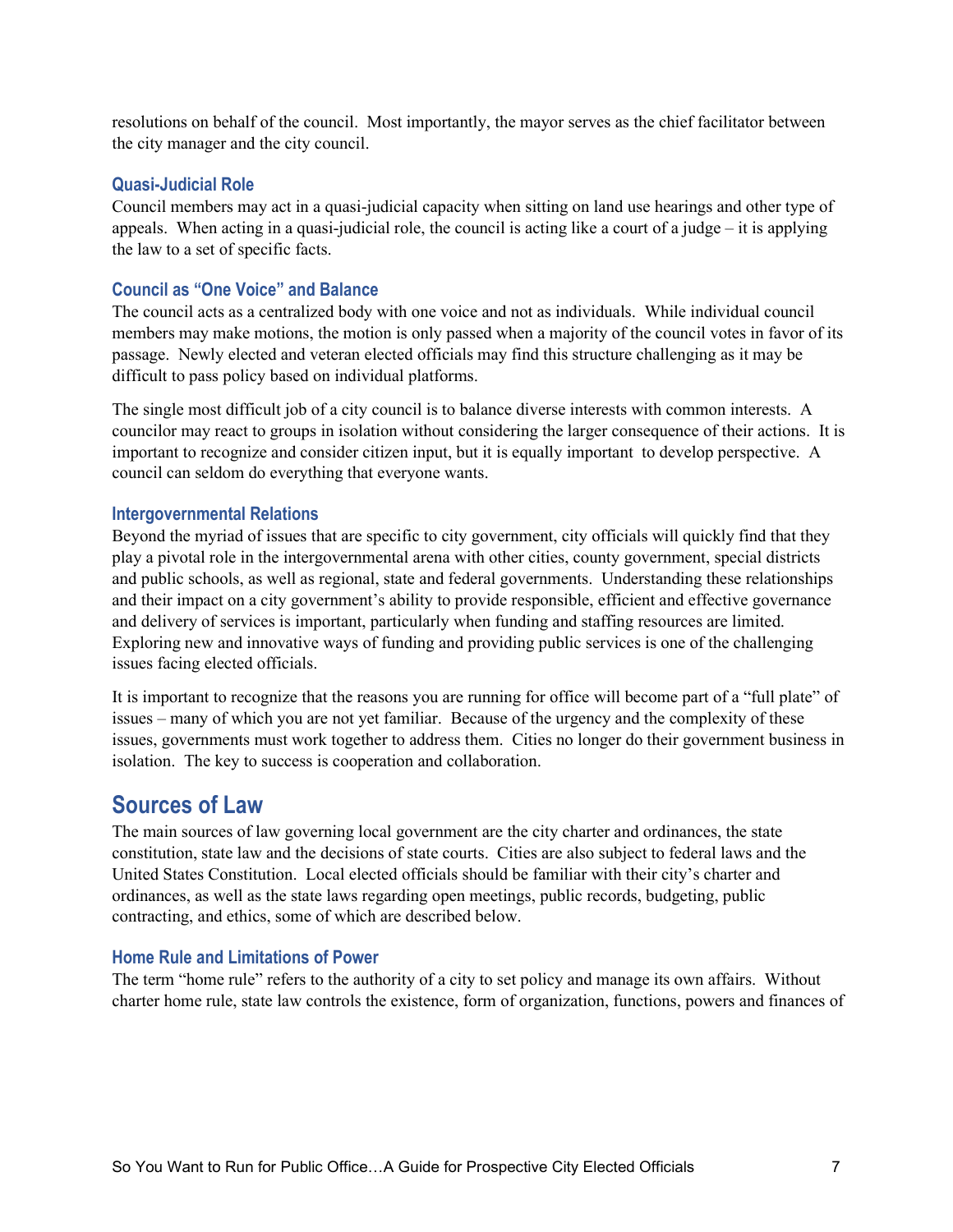local government. Most home rule authority is conferred on a city by its charter. A charter can be thought of as the city's constitution and may be amended only by a vote of the citizens of that city.

Even in light of home rule, local governments are subject to statutory, constitutional, judicial and charter limitations. Under Oregon constitutional home rule provisions, the voters of the state have taken from the state Legislature, and reserved to the voters of cities, the power to adopt and amend their own city charters. Initiative and referendum powers are also reserved to the voters of the city under Oregon Constitution Article VI, section 10 and Article XI, section 2.

#### **RESOURCE:**

For a more in-depth explanation of Oregon Home Rule and Preemptions see **[LOC's Guide to Statutory](https://www.orcities.org/application/files/4715/7904/6324/StatutoryPreemptionSummary02-10-19.pdf)  [Preemption of Home Rule](https://www.orcities.org/application/files/4715/7904/6324/StatutoryPreemptionSummary02-10-19.pdf)** and **[White](https://www.orcities.org/application/files/5315/6036/1714/WhitePaper-OriginsEvolutionFutureHomeRule6-15-17.pdf)  [Paper on the Origins, Evolution and](https://www.orcities.org/application/files/5315/6036/1714/WhitePaper-OriginsEvolutionFutureHomeRule6-15-17.pdf)  [Future of Home Rule](https://www.orcities.org/application/files/5315/6036/1714/WhitePaper-OriginsEvolutionFutureHomeRule6-15-17.pdf)**, available on LOC's online reference library accessible at: [https://www.orcities.org/resources/](https://www.orcities.org/resources/%0breference/reference-library) [reference/reference-library](https://www.orcities.org/resources/%0breference/reference-library)

Article I, Oregon's Bill of Rights, also applies to local governments. Other constitutional limits and restrictions include property tax limitations, prohibitions against lending the credit of a city, and regulation of city elections.

#### <span id="page-7-0"></span>**Government Ethics**

Public official ethics are governed by various constitutional provisions, the common law, state statutes, and occasionally, charter or ordinance provisions. Government ethics law is administered and enforced by the Oregon Government Ethics Commission. State law may require officials in your city to file a statement of economic interest each year with the Oregon Government Ethics Commission. State law also requires that public officials not use their official position or office to obtain financial gain other than their official salary, honorariums or reimbursements of expenses. The law limits the value of gifts that officials, candidates or members of their families may solicit or receive, or which any person may

#### **RESOURCE: Oregon Government Ethics Commission Publications**

For more information and guidance on government ethics for public officials, see the Oregon Government Ethics Commission's **[Guide for](https://www.oregon.gov/OGEC/docs/Public_Official_Guide/2010%20Guide%20for%20Public%20Officials.pdf)  [Public Officials](https://www.oregon.gov/OGEC/docs/Public_Official_Guide/2010%20Guide%20for%20Public%20Officials.pdf)**, and related supplement available at: [https://www.oregon.gov/OGEC/Page](https://www.oregon.gov/OGEC/Pages/forms_publications.aspx) [s/forms\\_publications.aspx](https://www.oregon.gov/OGEC/Pages/forms_publications.aspx)

offer, and prohibits public officials from soliciting or receiving offers of future employment in return for their influence. The law prohibits public officials from furthering their personal gain by use of confidential information gained through their position with the city.

Public officials must also avoid a conflict of interest relating to taking official action that may or will result in financial benefit or detriment to the public official, the public official's relative, or a business with which the public official or their relative is associated. When a conflict of interest exists, the public official must take certain steps such as announcing the conflict and potentially recusing themselves from any participation in the discussion or vote on the issue.

#### <span id="page-7-1"></span>**Public Meetings Law**

The Oregon public meetings law that applies to public bodies is found in ORS 192.610 to 192.695. Under the public meetings law, a governing body's meetings are open to the public with certain exceptions. Meetings of other city bodies such as the planning commission, budget committee, library board, etc., are also open to the public. Except in emergencies, there must be reasonable notice of regular meetings and at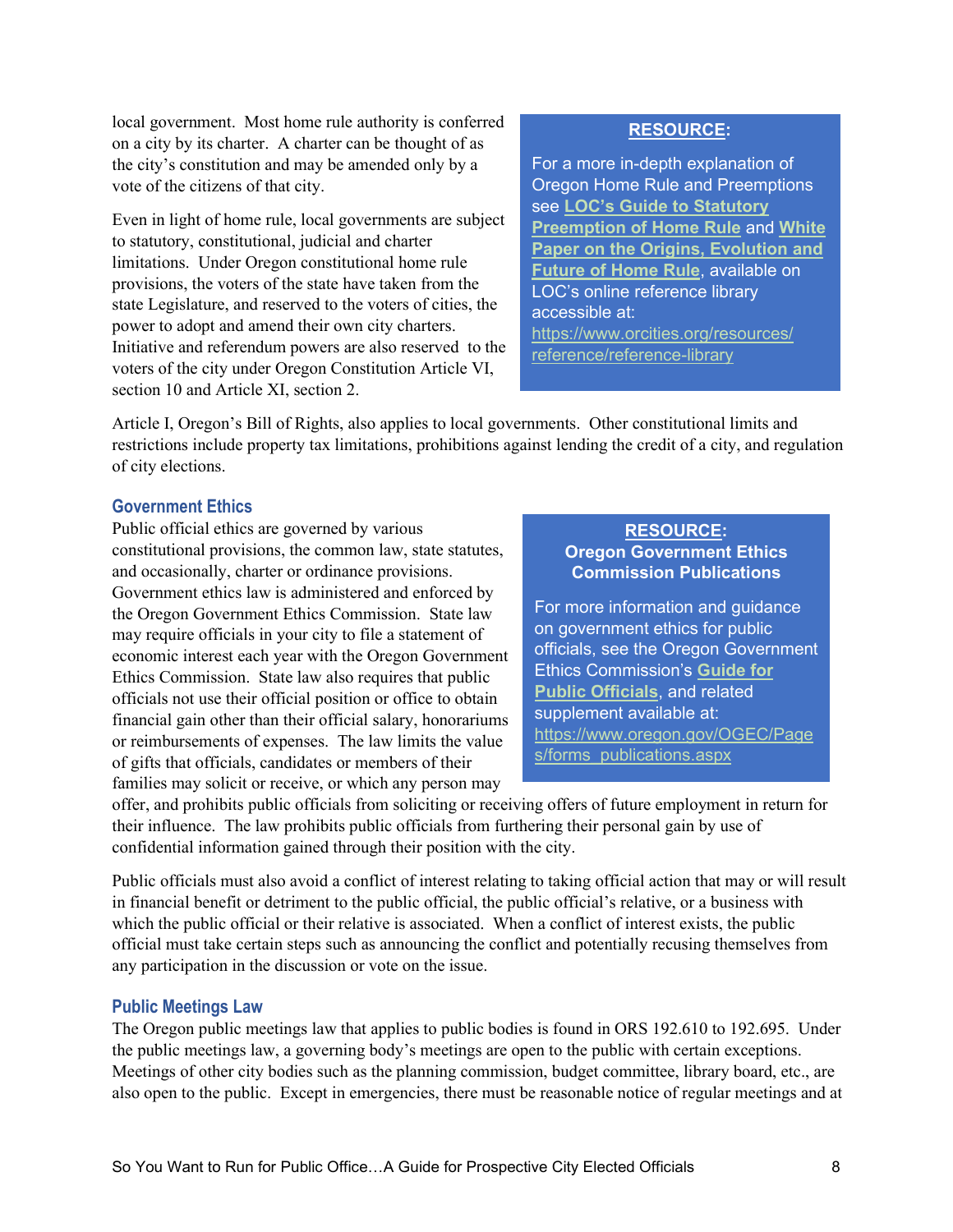least 24-hour notice for special meetings. Minutes are required to be taken. Executive sessions – those meetings that may be closed to the general public – may be held for certain prescribed reasons, but the media must be allowed to attend these meetings and final decisions may not be made. All final decisions must be held in a public meeting.

#### <span id="page-8-0"></span>**Public Records Law**

The Oregon public records law applies to public bodies and is found in ORS 192.311 to 192.478. The public meetings law prescribes not only how local government officials and staff must handle public records, but also how the local government must respond to and handle requests for disclosure.

#### <span id="page-8-1"></span>**Budget and Finance**

Budgeting is an annual process by which cities identify the types and levels of services that can be provided within the constraints of available resources. The general budgeting process is prescribed by the Oregon local budget law found in ORS 294.305 to 294.565. The Oregon Department of Revenue's Finance and Taxation section administers and provides advice and assistance to cities regarding budget matters. The section publishes a local government budget manual that is the basic reference document for local budget procedures.

# **RESOURCE:**

#### **Oregon Attorney General's Public Records and Meetings Manual**

Without doubt one of the most helpful resources on public meetings and records is the Attorney General's **[Public Records and Meetings](https://www.doj.state.or.us/wp-content/uploads/2019/07/public_records_and_meetings_manual.pdf)  [Manual](https://www.doj.state.or.us/wp-content/uploads/2019/07/public_records_and_meetings_manual.pdf)**. The Manual provides guidance and explanations to the various laws that govern Oregon public records and meetings. The Manual is available online free of charge at: https://www.doj.state.or.us/oregondepartment-of-justice/public-

records/attorney-generals-publicrecords-and-meetings-manual/

In its most basic form, the budget identifies city programs,

services and activities. City budgets are organized and expenditures are accounted for by "funds" such as the general fund or street fund, etc. or "activities" such as law enforcement or transportation, in order to permit identification and handling of revenue earmarked for such purposes. Additional resources on local budgeting may be accessible on the Oregon Department of Revenue's website at: [https://www.oregon.gov/DOR/programs/property/Pages/local-budget.aspx.](https://www.oregon.gov/DOR/programs/property/Pages/local-budget.aspx)

#### <span id="page-8-2"></span>**Liabilities**

To some extent, Oregon governments are liable for torts (wrongs to private parties) such as personal injury, property damage, wrongful entry, false arrest and detention, abuse of process, invasion of privacy, and interference with contractual relations. The Oregon Tort Claims Act places a financial limit on the extent of the government's liability for torts.

The personal liability of public officials is governed primarily by the provisions of the Oregon Tort Claims Act. Federal civil rights law, the common law of torts, and specific Oregon statutes also may impose personal liability. Some examples of personal liability are budget law violations, conflicts of interests, actions outside the scope of official duty, malfeasance in office, public contracting violations, and public meetings law and public records law violations.

The council should routinely consult with the city attorney in making decisions on city affairs. In addition to providing professional and technical services such as preparation of formal opinions and drafting of legal documents, the city attorney can supply advice regarding many other matters.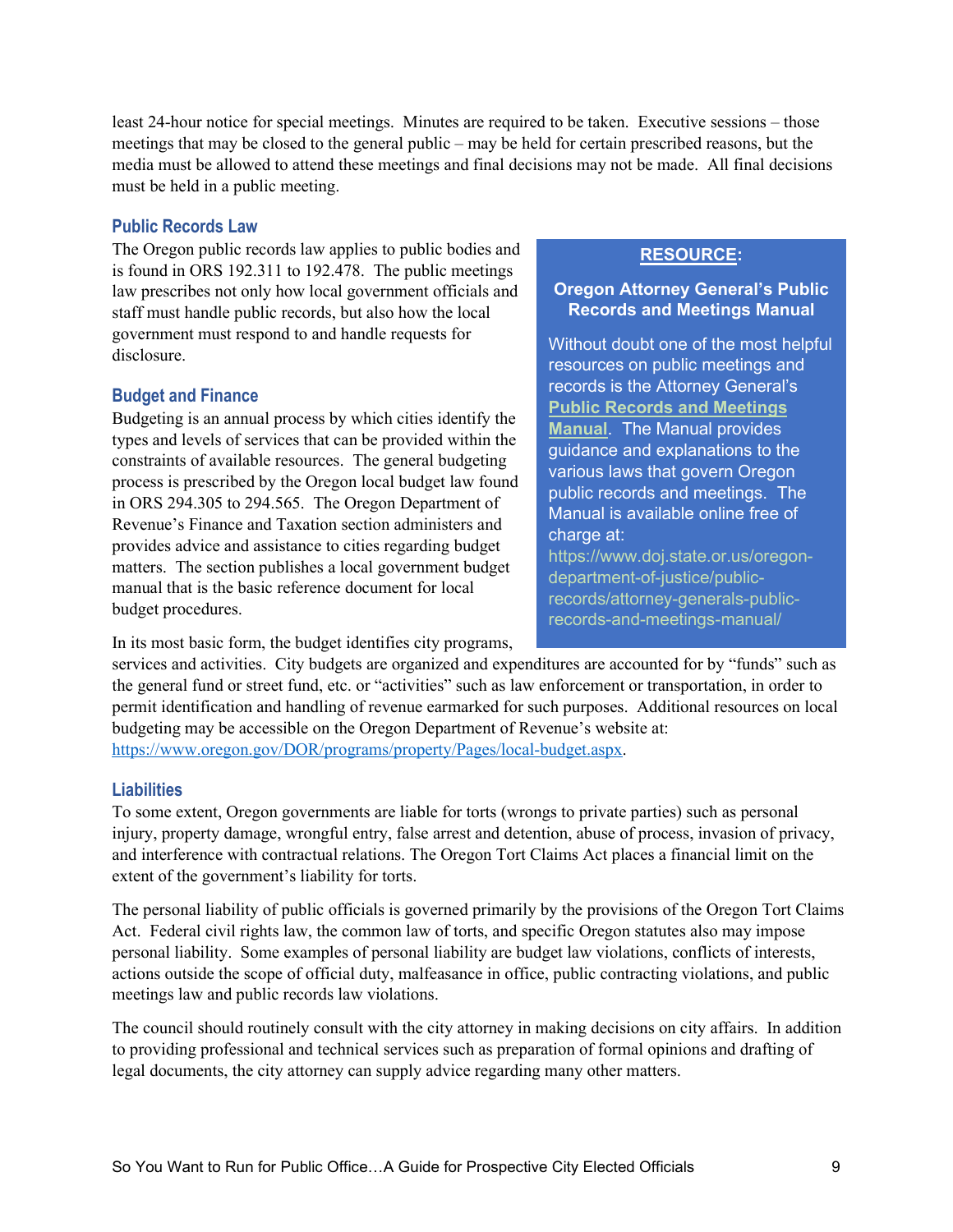Some types of insurance are required by state law, and cities purchase other types for their own protection. Insurance policies are complex documents, and the advice of competent insurance advisors and the city's legal counsel should be sought to make certain that coverages are adequate for the exposures involved. For more information on risk management, contact Citycounty Insurance Services online at [https://www.cisoregon.org/Contact-CIS.](https://www.cisoregon.org/Contact-CIS)

# <span id="page-9-0"></span>**Communications – The Key to Success**

Council effectiveness is dependent upon good group dynamics. Each new configuration of the council creates it owns personality and style of operation. As with any group, each council must go through the usual evolution of forming, storming, norming, performing and, eventually, reforming. A number of city councils in Oregon have adopted internal rules of council procedure to promote effective governance and establish ground rules for working together.

## <span id="page-9-1"></span>**Elected Officials and the Public Spotlight**

Becoming an elected official means living in the public

## **RESOURCE:**

For sample rules of procedure, see LOC's **[Model Rules of Procedure](https://www.orcities.org/application/files/1115/7228/7626/ModelRulesofProcedure3-15-19.pdf)  [for Council Meetings](https://www.orcities.org/application/files/1115/7228/7626/ModelRulesofProcedure3-15-19.pdf)** available on LOC's online reference library accessible at: https://www.orcities.org/resources/ reference/reference-library

spotlight 24 hours a day. Elected officials come to realize that this is simply a condition that accompanies the position – for better or worse. Don't be alarmed if your personal life becomes front page news and the "talk of the town." It's bound to happen sooner or later. Media relations is a skill that can work in the city's favor. It is wise to develop a respectful relationship with a local reporter and attempt to create a reciprocal relationship. Be sensitive of the reporter's job and their need to meet deadlines. At the same time, be careful and never speak "off the record." Expect anything you say or write to be used. Don't assume an interview is over until the reporter has left the scene. Also, before speaking with the press on a matter related to the city, make sure you and your council have identified any needed protocols for interactions with the media. Some cities have identified, through their council rules of procedure, how elected officials communicate with the press – identifying what a councilor or mayor can do when they "speak for" the city as opposed to when they are "speaking for" themselves.

## <span id="page-9-2"></span>**Representing the Public**

Two of the most important tasks of local government officials are to discover citizen opinion and to ensure that citizens have sufficient information to form knowledgeable opinions. For these tasks to be carried out successfully, elected officials must solicit public input and encourage citizen participation and involvement.

Communication is important in achieving effective citizen participation in local government. Success depends on both the attitudes and interests of citizens and city officials. Citizens need to know their efforts are recognized and valued in the decision-making process. Public hearings, advisory committees, town hall meetings, televised council meetings, volunteer participation, public opinion polls, and interest

## **SPOTLIGHT:**

#### **Guidelines for Surviving Life in the "Public Fishbowl"**

- $\checkmark$  Be truthful.
- $\checkmark$  If you don't know the answer, say so.
- $\checkmark$  Anticipate all situations and questions.
- $\checkmark$  Be prepared.
- $\checkmark$  Be accountable and responsible for everything you do and say.

groups are ways to connect citizens with city government in a significant way.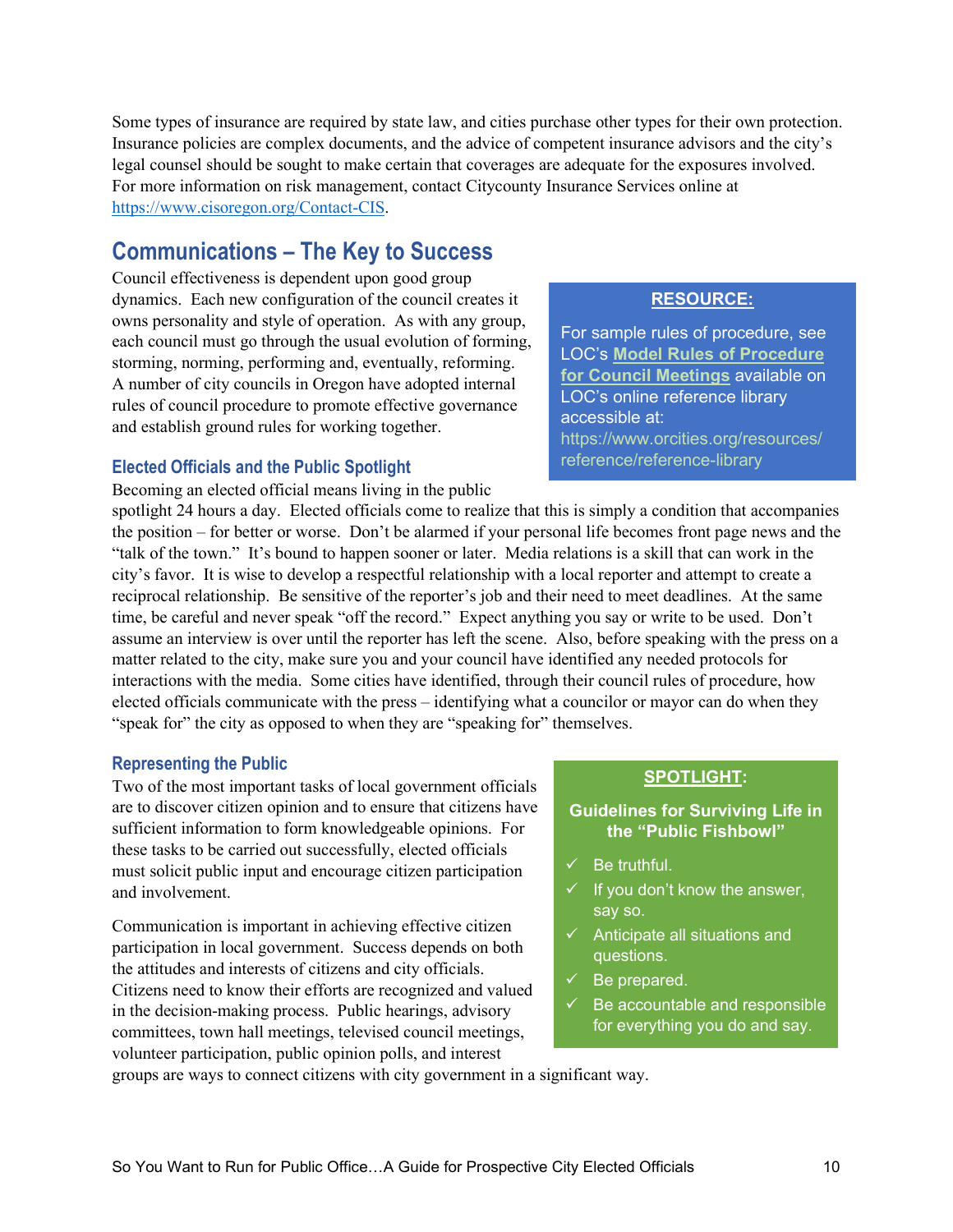# <span id="page-10-0"></span>**Community Visioning and Goal Setting**

City councils should develop community visioning and conduct annual goal setting processes in order to provide a roadmap for all city decisions.

### <span id="page-10-1"></span>**Visioning: Sustaining Quality of Life**

City governance is an institution that enables a community of citizens, through their elected representatives, to maintain safety and a good quality of life, which is accomplished by developing policy, adopting implementing laws and ordinances, and planning for the delivery and financing of public services. Success is dependent upon the ability to stay in touch with the public's needs and desires, to understand the issues, and to balance the short and long term social, economic and environmental impacts. A vision statement provides a blueprint for the future and helps the council, staff and citizens to set priorities, goals, and make decisions to achieve desired outcomes.

*"Every city has an unbelievable talent pool that can help change a city from average to outstanding. However, members of the community must realize how important their involvement can be. I truly believe that King City is a great example of what can happen when a diverse group of dedicated residents are committed to helping the city government represent the people, as city councilors. Progress in a city can only be made by the people who represent the people in the community in which they live and deeply care about."*

- Ken Gibson, Mayor, King City

#### <span id="page-10-2"></span>**Setting City Goals**

A clear set of goals provides the framework within which nearly all city activities can be accomplished. Goals provide direction, reduce crisis management environments, develop cohesiveness among council members, allow managers and staff to manage their time and activities effectively, and permit periodic evaluation of progress to manage any necessary mid-course corrections.

Without goals, a council cannot distinguish between movement and progress. Individuals and groups can spend tremendous effort and resources preforming activities that, in retrospect, were not necessary. Often the reason for this wasted effort is the absence of a clear set of priorities and specific plans for accomplishing them.

Typically, council goals are developed for a one to two-year period. They are a tool for focusing the council's efforts; communicating priority issues to the community; and providing clear direction to city staff. Council goals should be articulated in such a way that they are specific, realistic, outcome-based, within the city's control, and measurable. Once goals have been set and adopted by the council, they can be used as a measure for evaluating staff performance, guiding budget decisions, and managing unanticipated issues that arise during the year.

# <span id="page-10-3"></span>**About the League of Oregon Cities**

The LOC is the trusted, go-to resource that helps Oregon city staff and elected leaders serve their cities well and speak with one voice. The LOC is here to provide cities what they need to build thriving